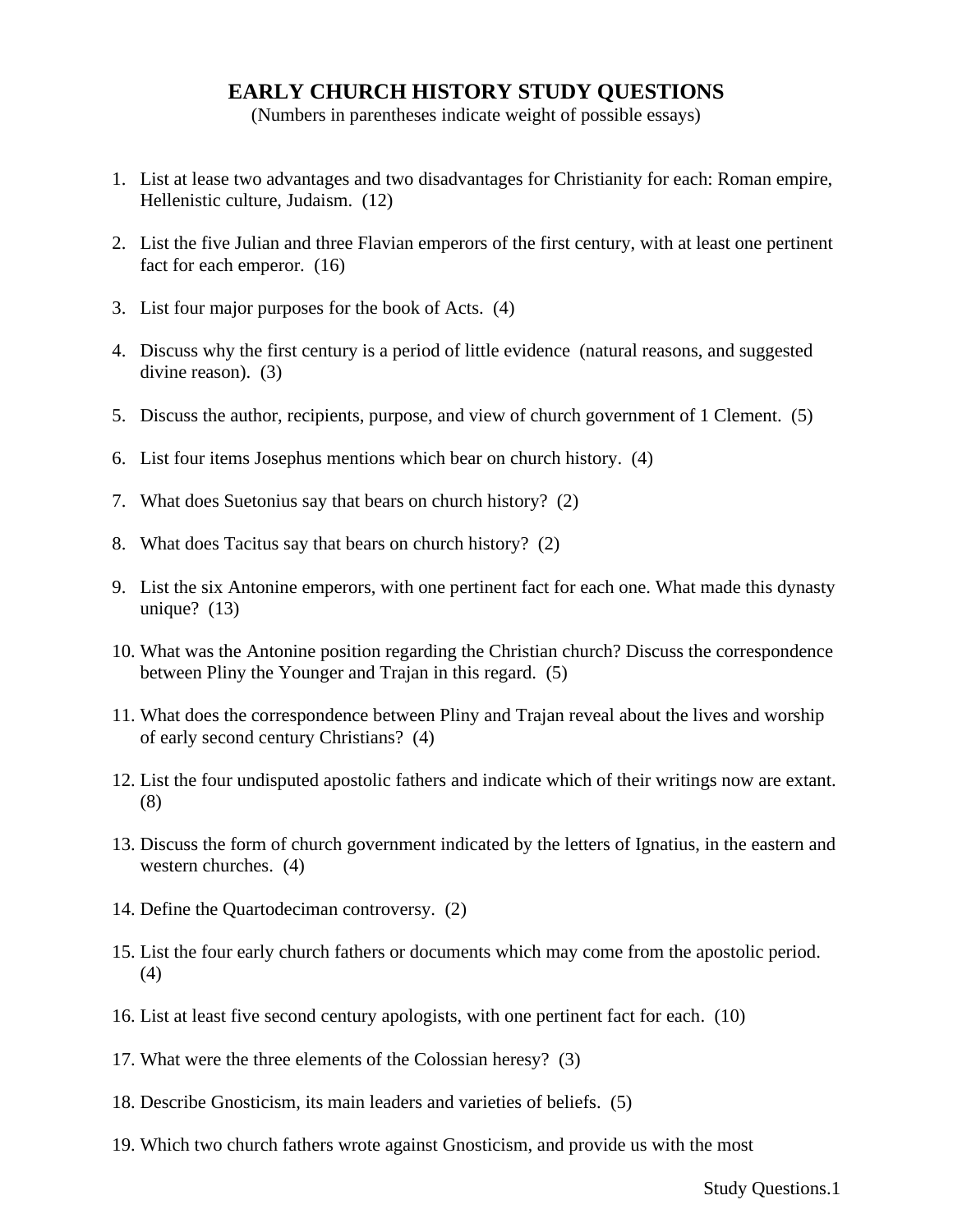information about it? (2)

- 20. Discuss Montanism. (3)
- 21. Discuss Monarchianism, its basic types and leaders, both in its beginnings in the second century and its growth in the third century. (8)
- 22. Discuss the importance of the bishop of Rome in the church at large throughout the first three centuries of the church. (5)
- 23. List the five emperors of the Severi dynasty, with one pertinent fact for each. (10)
- 24. Describe the "three lives" of Hippolytus and his attitude toward the popes. (4)
- 25. Describe the school of Alexandria, its emphases, and its main leaders. (7)
- 26. Discuss Origen, his life, allegorical method, and major writings. (7)
- 27. Discuss the major persecuting emperors of the third century: Septimius Sevarus, Decius, and Valerian, giving dates and information concerning the persecutions sponsored by each. (9)
- 28. Discuss the four classes of Christians who faced persecution. (8)
- 29. Describe how Diocletian reorganized the Roman empire. (3)
- 30. Describe the life of Cyprian. (4)
- 31. Identify and briefly describe two new Oriental religions of the third century.
- 32. Describe Neo-Platonism and its main adherents. (5)
- 33. Describe the persecutions under Diocletian—their origin, nature, and outcome. (3)

–END EXAM 1–

- 34. Describe the career, conversion, and policies of Constantine. (5)
- 35. Identify the Melitian and Donatist schisms. (4)
- 36. Name and briefly discuss four great movements of the fourth century. (8)
- 37. Describe Arianism, its development, beliefs, progress, and final defeat. (8)
- 38. Discuss the council of Nicea, including its date, calling, parties, actions concerning Arianism, and other actions. (7)
- 39. Describe the life of Athanasius. (4)
- 40. Name at least four other orthodox church fathers of the time who assisted Athanasius in maintaining orthodoxy. (4)